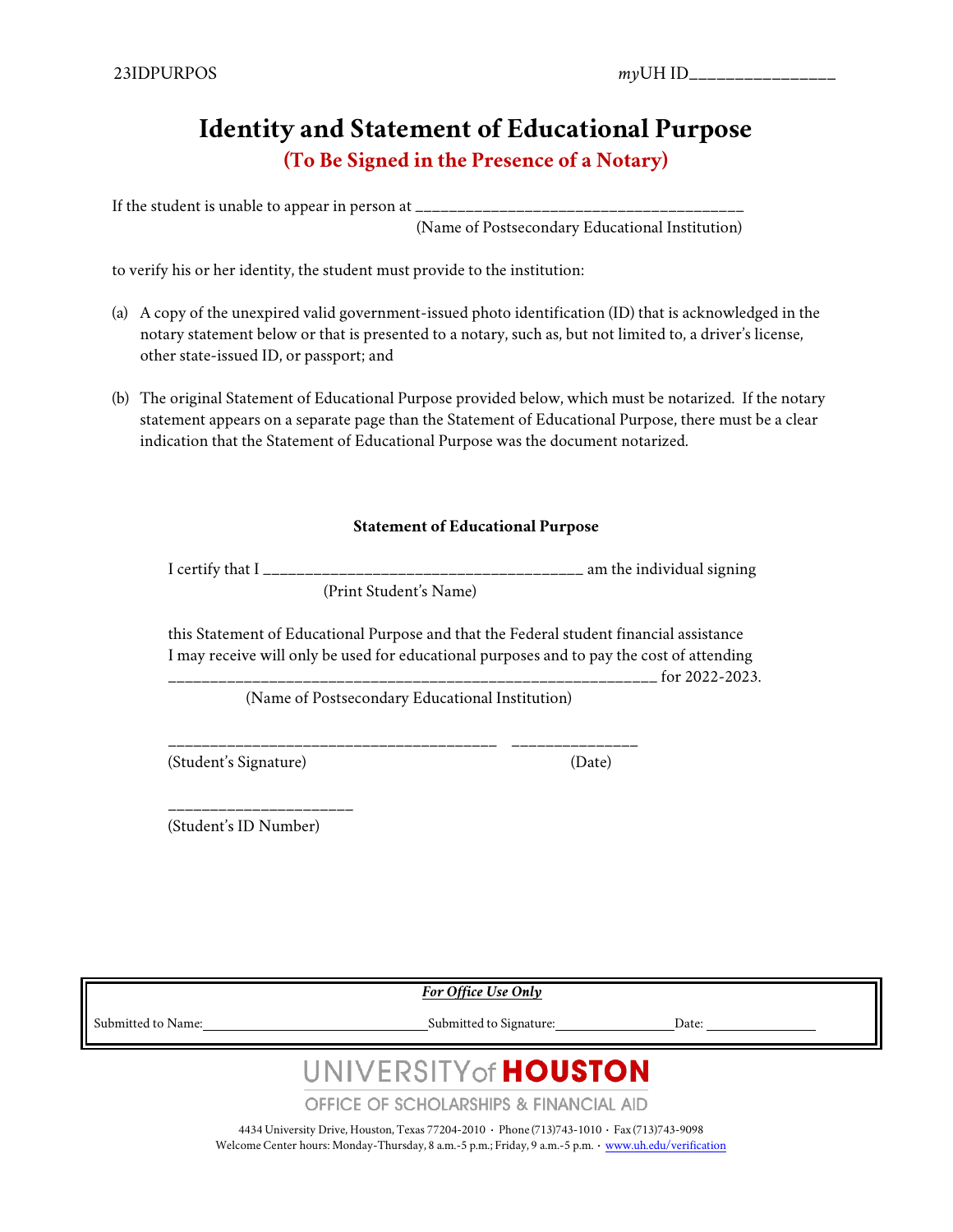## **Verificación de Identidad y Declaración de Propósito Educativo**

### **(Para ser firmadas en la presencia de un notario)**

Si el estudiante no es capaz de comparecer en persona en  $\equiv$ 

(Nombre de la institución educativa postsecundaria)

para verificar su identidad, el mismo debe proporcionar a la institución:

- (a) una copia de la de identificación con fotografía (ID) válida emitida por el gobierno que no haya expirado, que se reconoce en la declaración del notario que aparece a continuación, o que se presenta ante un notario, como una licencia de conducir, otro tipo de identificación emitida por el estado o pasaporte, entre otros; y
- (b) la Declaración de Propósito Educativo original proporcionada a continuación debe ser notarizada. Si la declaración del notario aparece en una página separada de la Declaración de Propósito Educativo, se debe indicar de manera clara que la Declaración de Propósito Educativo era el documento notarizado.

#### **Declaración de Propósito Educativo**

Certifico que yo, \_\_\_\_\_\_\_\_\_\_\_\_\_\_\_\_\_\_\_\_\_\_\_\_\_\_, soy el individuo que firma esta [Imprimir nombre del Estudiante]

Declaración de Propósito Educativo y que la ayuda financiera federal estudiantil que yo pueda recibir, sólo será utilizada para fines educativos y para pagar el costo de asistir a \_\_\_\_\_\_\_\_\_\_\_\_\_\_\_\_\_\_\_\_\_\_\_\_\_\_\_\_\_\_\_\_\_\_\_\_ para 2022–2023. [Imprimir nombre de institución educativa postsecundaria]

\_\_\_\_\_\_\_\_\_\_\_\_\_\_\_\_\_\_\_\_\_\_\_\_\_\_\_\_\_\_\_\_\_\_\_\_\_\_\_\_\_\_\_ \_\_\_\_\_\_\_\_\_\_\_\_\_\_\_\_

[Firma del estudiante] [Fecha]

\_\_\_\_\_\_\_\_\_\_\_\_\_\_\_\_\_\_\_\_\_\_\_\_\_\_\_\_\_\_\_\_ [Número de identificación del estudiante]

*For Office Use Only*

Submitted to Name: Submitted to Signature: Date:

# UNIVERSITY of **HOUSTON**

**OFFICE OF SCHOLARSHIPS & FINANCIAL AID** 

4434 University Drive, Houston, Texas 77204-2010 **·** Phone (713)743-1010 **·** Fax (713)743-9098 WelcomeCenter hours: Monday-Thursday, 8 a.m.-5 p.m.; Friday, 9 a.m.-5 p.m. **·** [www.uh.edu/verification](http://www.uh.edu/verification)